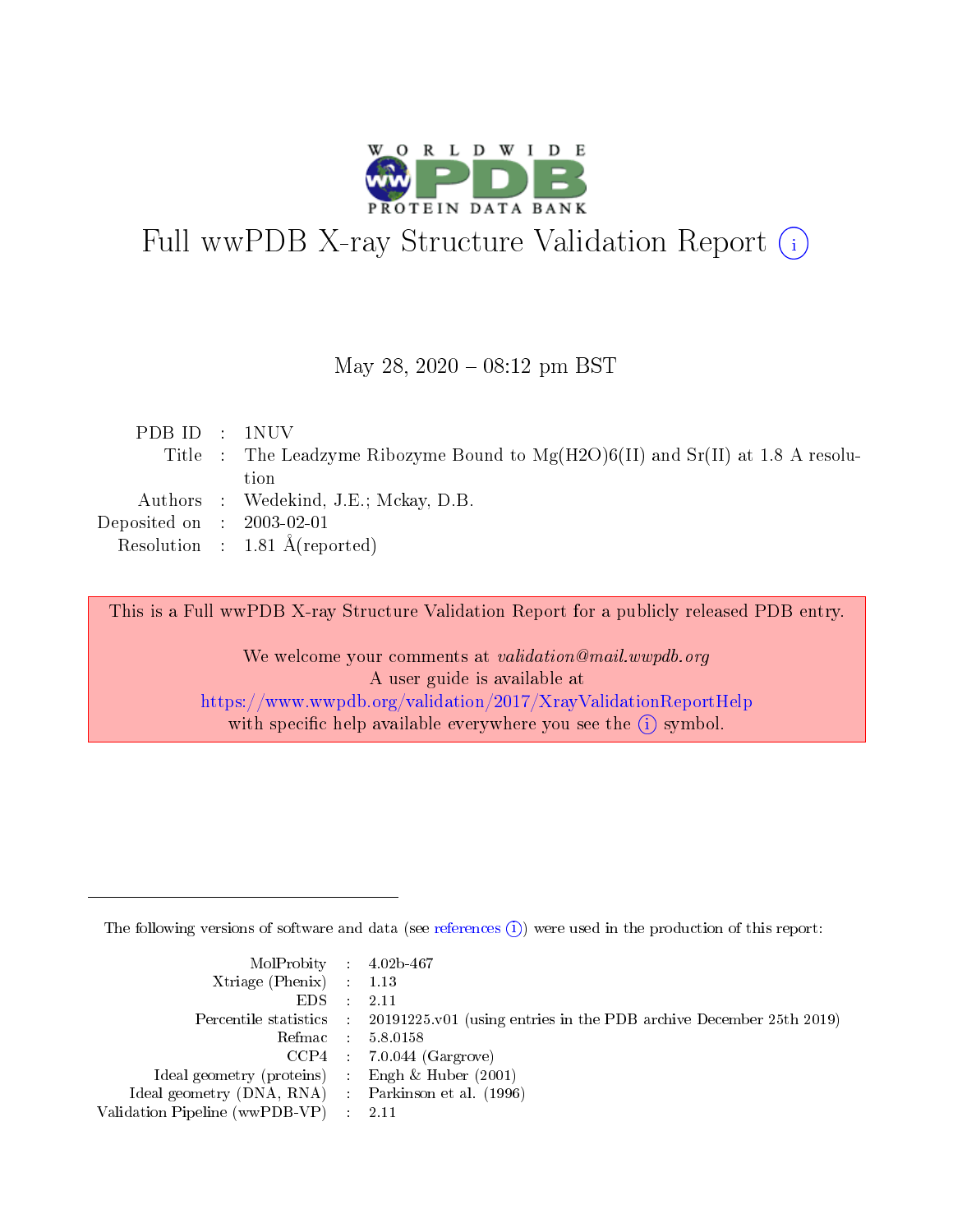# 1 [O](https://www.wwpdb.org/validation/2017/XrayValidationReportHelp#overall_quality)verall quality at a glance  $(i)$

The following experimental techniques were used to determine the structure: X-RAY DIFFRACTION

The reported resolution of this entry is 1.81 Å.

Percentile scores (ranging between 0-100) for global validation metrics of the entry are shown in the following graphic. The table shows the number of entries on which the scores are based.



Percentile relative to X-ray structures of similar resolution

| Metric        | Whole archive        | Similar resolution                 |  |  |  |
|---------------|----------------------|------------------------------------|--|--|--|
|               | $(\#\text{Entries})$ | $(\#Entries, resolution range(A))$ |  |  |  |
| $R_{free}$    | 130704               | 7484 (1.84-1.80)                   |  |  |  |
| Clashscore    | 141614               | 8401 (1.84-1.80)                   |  |  |  |
| RSRZ outliers | 127900               | 7371 (1.84-1.80)                   |  |  |  |
| RNA backbone  | 3102                 | $1047(2.40-1.24)$                  |  |  |  |

The table below summarises the geometric issues observed across the polymeric chains and their fit to the electron density. The red, orange, yellow and green segments on the lower bar indicate the fraction of residues that contain outliers for  $\geq=3$ , 2, 1 and 0 types of geometric quality criteria respectively. A grey segment represents the fraction of residues that are not modelled. The numeric value for each fraction is indicated below the corresponding segment, with a dot representing fractions  $\epsilon = 5\%$  The upper red bar (where present) indicates the fraction of residues that have poor fit to the electron density. The numeric value is given above the bar.

| Mol               | Chain          | Length | Quality of chain                                   |    |
|-------------------|----------------|--------|----------------------------------------------------|----|
| $\mathbf 1$       | А              | 13     | 92%                                                | 8% |
| $\mathbf{1}$<br>л | $\overline{C}$ | 13     | 23%<br>69%                                         | 8% |
| п                 | E              | 13     | 92%                                                | 8% |
| $\mathbf{1}$      | $\rm G$        | 13     | 77%<br>15%                                         | 8% |
| $\overline{2}$    | B              | 11     | 91%                                                | 9% |
| $\overline{2}$    | D              | 11     | 100%<br><b>Contract Contract Contract Contract</b> |    |

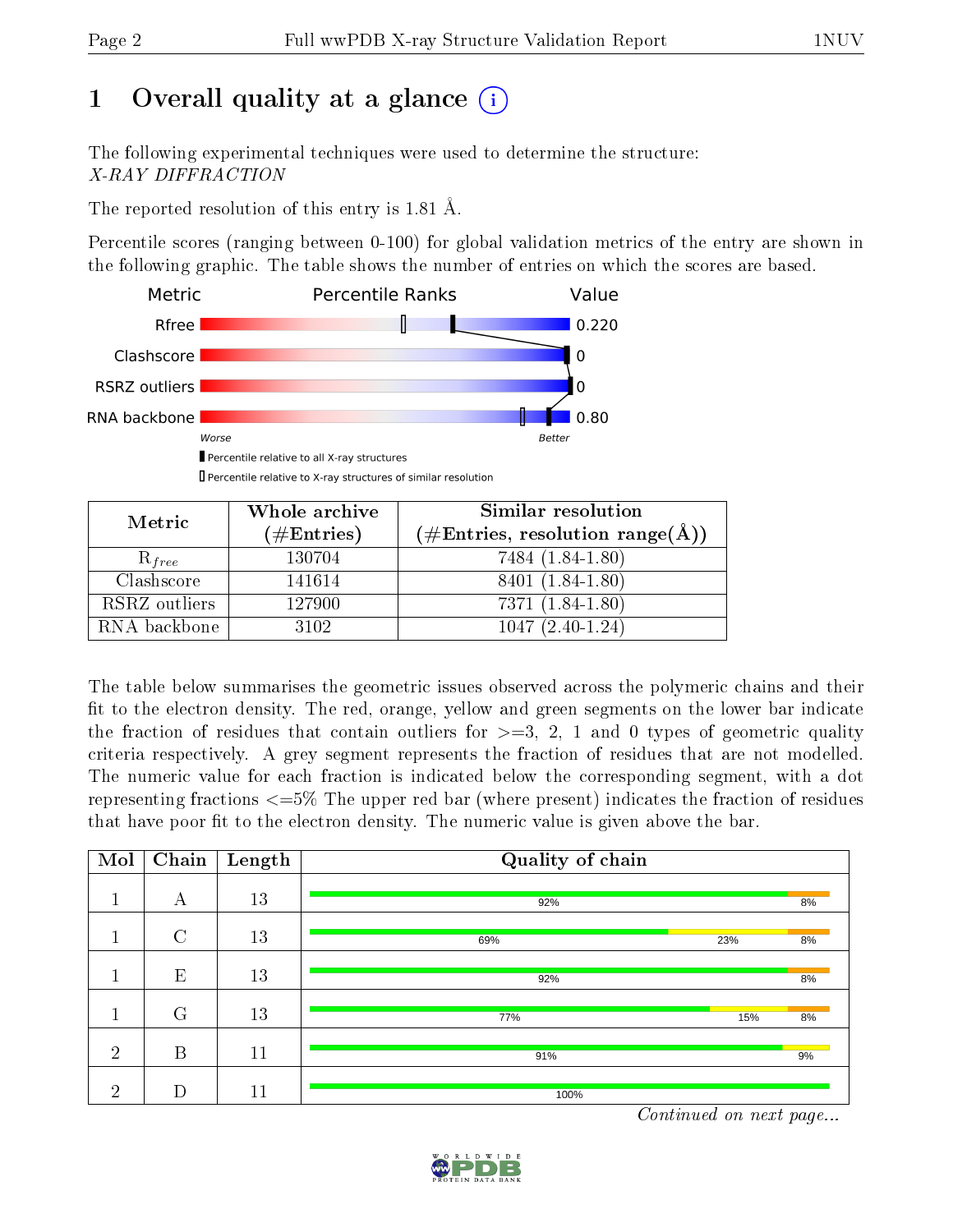Continued from previous page...

| Mol | $\vert$ Chain $\vert$ Length | Quality of chain |
|-----|------------------------------|------------------|
|     |                              | 100%             |
|     |                              | 100%             |

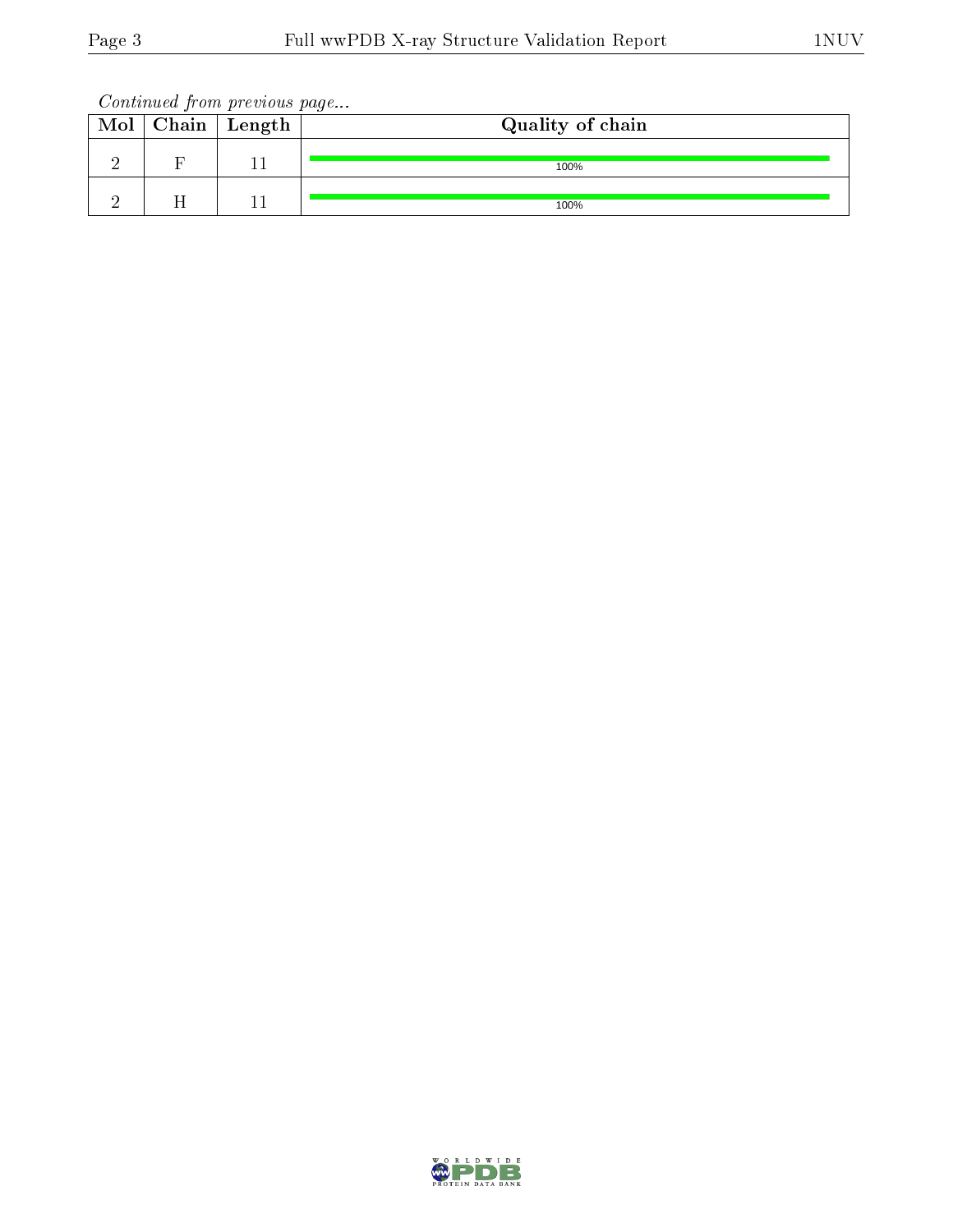# 2 Entry composition  $\left( \cdot \right)$

There are 5 unique types of molecules in this entry. The entry contains 2495 atoms, of which 0 are hydrogens and 0 are deuteriums.

In the tables below, the ZeroOcc column contains the number of atoms modelled with zero occupancy, the AltConf column contains the number of residues with at least one atom in alternate conformation and the Trace column contains the number of residues modelled with at most 2 atoms.

 Molecule 1 is a RNA chain called 5'-R(\*CP\*GP\*GP\*AP\*CP\*CP\*GP\*AP\*GP\*CP\*CP\*A  $P*G$ -3'.

| Mol | Chain | Residues | Atoms             |                   |    |    | $ZeroOcc \mid AltConf \mid Trace$ |  |                  |  |
|-----|-------|----------|-------------------|-------------------|----|----|-----------------------------------|--|------------------|--|
|     |       | 13       | Total             | $\mathcal{C}_{1}$ | N  |    | Ρ                                 |  |                  |  |
|     | А     |          | 290               | 131               | 60 | 87 | 12                                |  |                  |  |
|     |       | 13       | Total             | C                 |    |    | Р                                 |  | $\cup$           |  |
|     |       |          | 278               | 125               | 55 | 86 | 12                                |  |                  |  |
|     |       | 13<br>Ε  | Total             | C                 | N  |    | Ρ                                 |  | $\left( \right)$ |  |
|     |       |          | 278               | 125               | 55 | 86 | 12                                |  |                  |  |
| G   |       | Total    | $\mathcal{C}_{1}$ | N                 |    | Ρ  |                                   |  |                  |  |
|     |       | 13       | 290               | 131               | 60 | 87 | 12                                |  |                  |  |

Molecule 2 is a RNA chain called 5'-R(\*GP\*CP\*UP\*GP\*GP\*GP\*AP\*GP\*UP\*CP\*C)-3'.

| Mol                         | Chain | Residues | Atoms |               |    |    | $ZeroOcc \   \$ AltConf | $\Gamma$ Trace |  |  |
|-----------------------------|-------|----------|-------|---------------|----|----|-------------------------|----------------|--|--|
| റ                           | В     | 11       | Total | $\mathbf{C}$  | N  |    |                         |                |  |  |
|                             |       |          | 234   | 105           | 43 | 76 | 10                      |                |  |  |
| 2                           |       | 11       | Total | $\mathcal{C}$ | N  |    |                         |                |  |  |
|                             |       |          | 234   | 105           | 43 | 76 | 10                      |                |  |  |
| $\mathcal{D}_{\mathcal{A}}$ |       | F<br>11  | Total | $\mathcal{C}$ | N  |    | P                       |                |  |  |
|                             |       |          | 234   | 105           | 43 | 76 | 10                      |                |  |  |
| 2                           |       |          | Total | $\mathcal{C}$ | N  |    | P                       |                |  |  |
| Η                           |       | 11       | 234   | 105           | 43 | 76 | 10                      |                |  |  |

• Molecule 3 is MAGNESIUM ION (three-letter code: MG) (formula: Mg).

| Mol |   | Chain   Residues | Atoms                                        | ZeroOcc   AltConf |
|-----|---|------------------|----------------------------------------------|-------------------|
| 3   | G |                  | Total Mg<br>$\overline{2}$<br>$\overline{2}$ |                   |
| 3   | Ε |                  | Total<br>Mg<br>$\overline{2}$<br>2           |                   |
| 3   | Η |                  | Total<br>Mg                                  |                   |
| 3   |   |                  | Total<br>Mg                                  |                   |

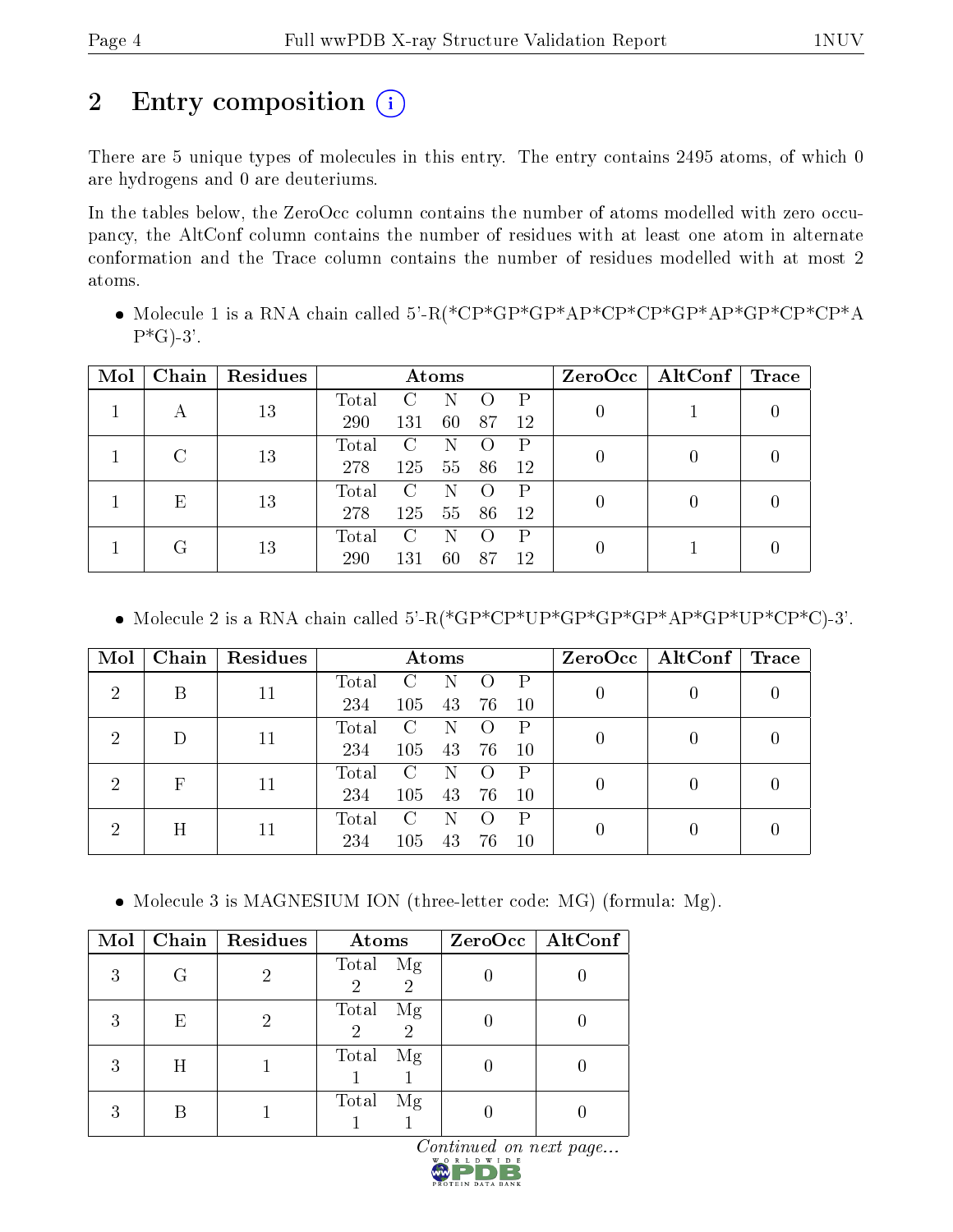Continued from previous page...

|  | Mol   Chain   Residues | Atoms       | $ZeroOcc$   AltConf |
|--|------------------------|-------------|---------------------|
|  |                        | Total Mg    |                     |
|  |                        | Total<br>Mg |                     |

Molecule 4 is STRONTIUM ION (three-letter code: SR) (formula: Sr).

| Mol | Chain | <b>Residues</b> | Atoms              | $ZeroOcc$   AltConf |
|-----|-------|-----------------|--------------------|---------------------|
|     |       |                 | Total Sr           |                     |
|     | E     |                 | Total<br><b>Sr</b> |                     |
|     | Η     |                 | <b>Sr</b><br>Total |                     |
|     | В     |                 | Total Sr           |                     |
|     |       |                 | Sr<br>Total        |                     |
|     | F     |                 | Total<br><b>Sr</b> |                     |

 $\bullet\,$  Molecule 5 is water.

| Mol            | Chain         | Residues | Atoms                               | ZeroOcc        | AltConf          |
|----------------|---------------|----------|-------------------------------------|----------------|------------------|
| $\overline{5}$ | $\bf{A}$      | 59       | Total<br>O<br>59<br>59              | $\overline{0}$ | $\boldsymbol{0}$ |
| $\overline{5}$ | B             | 46       | Total<br>O<br>46<br>46              | $\overline{0}$ | $\boldsymbol{0}$ |
| $\overline{5}$ | $\mathcal{C}$ | 53       | Total<br>$\overline{O}$<br>53<br>53 | $\overline{0}$ | $\overline{0}$   |
| $\overline{5}$ | D             | 41       | Total<br>$\overline{O}$<br>41<br>41 | $\overline{0}$ | $\boldsymbol{0}$ |
| $\overline{5}$ | E             | 53       | Total<br>$\overline{O}$<br>53<br>53 | $\overline{0}$ | $\overline{0}$   |
| $\overline{5}$ | $\mathbf{F}$  | 41       | Total<br>$\overline{O}$<br>41<br>41 | $\overline{0}$ | $\overline{0}$   |
| $\overline{5}$ | G             | 64       | Total<br>$\overline{O}$<br>64<br>64 | $\overline{0}$ | $\boldsymbol{0}$ |
| 5              | H             | 50       | Total<br>O<br>50<br>50              | $\theta$       | $\overline{0}$   |

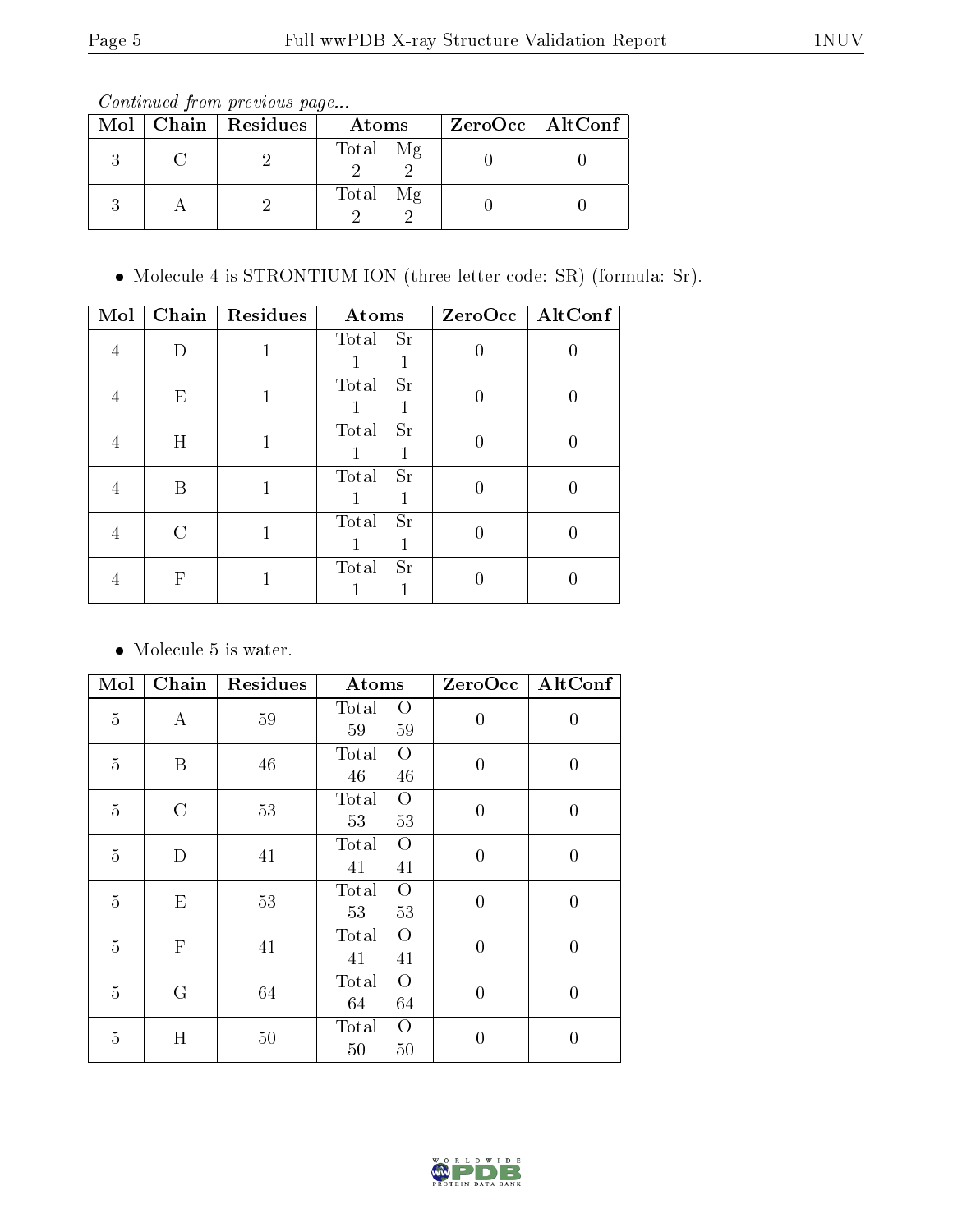# 3 Residue-property plots  $\binom{1}{1}$

These plots are drawn for all protein, RNA and DNA chains in the entry. The first graphic for a chain summarises the proportions of the various outlier classes displayed in the second graphic. The second graphic shows the sequence view annotated by issues in geometry and electron density. Residues are color-coded according to the number of geometric quality criteria for which they contain at least one outlier: green  $= 0$ , yellow  $= 1$ , orange  $= 2$  and red  $= 3$  or more. A red dot above a residue indicates a poor fit to the electron density (RSRZ  $> 2$ ). Stretches of 2 or more consecutive residues without any outlier are shown as a green connector. Residues present in the sample, but not in the model, are shown in grey.

• Molecule 1: 5'-R(\*CP\*GP\*GP\*AP\*CP\*CP\*GP\*AP\*GP\*CP\*CP\*AP\*G)-3'



 $100%$ 

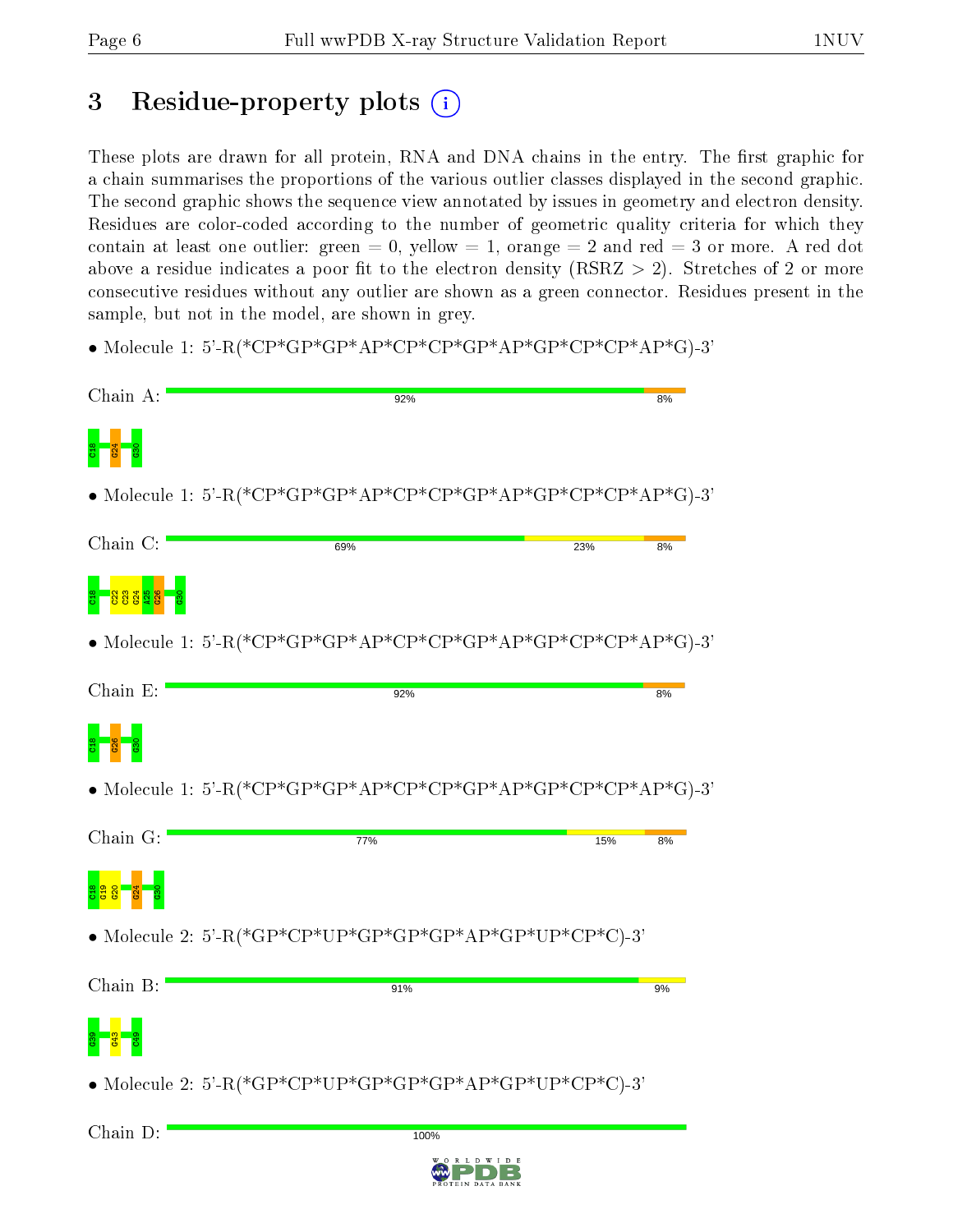There are no outlier residues recorded for this chain.

 $\bullet$  Molecule 2: 5'-R(\*GP\*CP\*UP\*GP\*GP\*GP\*AP\*GP\*UP\*CP\*C)-3'

Chain F:

100%

There are no outlier residues recorded for this chain.

 $\bullet$  Molecule 2: 5'-R(\*GP\*CP\*UP\*GP\*GP\*GP\*AP\*GP\*UP\*CP\*C)-3'

Chain H:

100%

There are no outlier residues recorded for this chain.

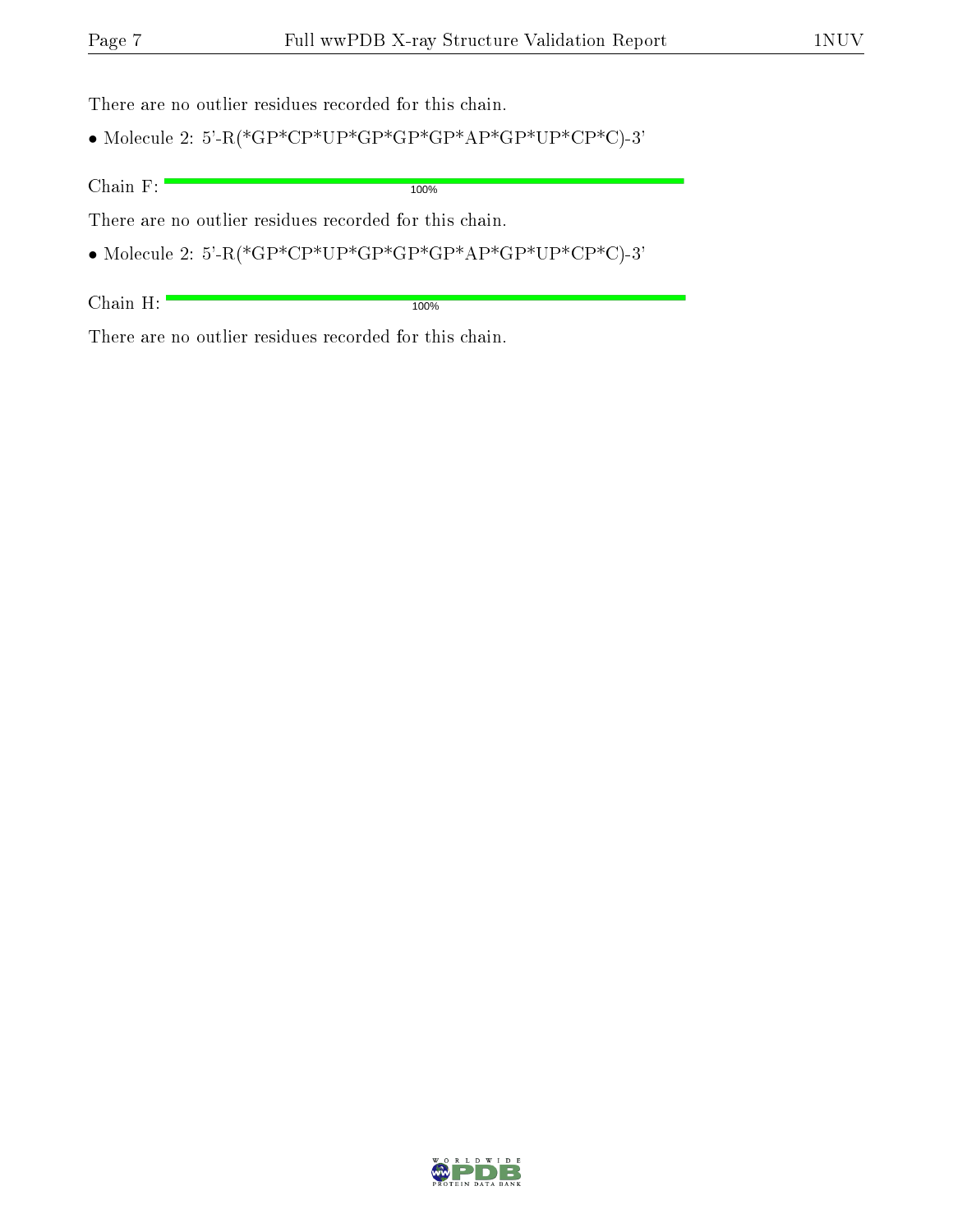# 4 Data and refinement statistics  $(i)$

| Property                                                             | Value                                                        | Source     |
|----------------------------------------------------------------------|--------------------------------------------------------------|------------|
| Space group                                                          | $P_61$                                                       | Depositor  |
| Cell constants                                                       | $60.60\text{\AA}$<br>$133.10\text{\AA}$<br>$60.60\text{\AA}$ |            |
| a, b, c, $\alpha$ , $\beta$ , $\gamma$                               | $90.00^\circ$<br>$90.00^\circ$<br>$120.00^{\circ}$           | Depositor  |
| Resolution $(A)$                                                     | 28.10<br>$-1.81$                                             | Depositor  |
|                                                                      | 33.88<br>$-1.81$                                             | <b>EDS</b> |
| % Data completeness                                                  | $93.4(28.10-1.81)$                                           | Depositor  |
| (in resolution range)                                                | $93.4(33.88-1.81)$                                           | <b>EDS</b> |
| $\mathrm{R}_{merge}$                                                 | (Not available)                                              | Depositor  |
| $\mathrm{R}_{sym}$                                                   | 0.04                                                         | Depositor  |
| $\sqrt{I/\sigma}(I) > 1$                                             | 6.26 (at $1.82\text{\AA}$ )                                  | Xtriage    |
| Refinement program                                                   | $\overline{\text{CNS} 1.1}$                                  | Depositor  |
|                                                                      | $\overline{0.210}$ ,<br>0.219                                | Depositor  |
| $R, R_{free}$                                                        | 0.213<br>0.220                                               | DCC        |
| $R_{free}$ test set                                                  | 1124 reflections $(4.77\%)$                                  | wwPDB-VP   |
| Wilson B-factor $(A^2)$                                              | 24.8                                                         | Xtriage    |
| Anisotropy                                                           | 0.400                                                        | Xtriage    |
| Bulk solvent $k_{sol}(e/\mathring{A}^3)$ , $B_{sol}(\mathring{A}^2)$ | 0.27, 40.6                                                   | <b>EDS</b> |
| $\overline{L-test for }$ twinning <sup>2</sup>                       | $< L >$ = 0.52, $< L^2 >$ = 0.36                             | Xtriage    |
| Estimated twinning fraction                                          | $0.488$ for h,-h-k,-l                                        | Xtriage    |
| $F_o, F_c$ correlation                                               | 0.96                                                         | <b>EDS</b> |
| Total number of atoms                                                | 2495                                                         | wwPDB-VP   |
| Average B, all atoms $(A^2)$                                         | 29.0                                                         | wwPDB-VP   |

Xtriage's analysis on translational NCS is as follows: The analyses of the Patterson function reveals a significant off-origin peak that is  $30.23$  % of the origin peak, indicating pseudo-translational symmetry. The chance of finding a peak of this or larger height randomly in a structure without pseudo-translational symmetry is equal to 1.3555e-03. The detected translational NCS is most likely also responsible for the elevated intensity ratio.

<sup>&</sup>lt;sup>2</sup>Theoretical values of  $\langle |L| \rangle$ ,  $\langle L^2 \rangle$  for acentric reflections are 0.5, 0.333 respectively for untwinned datasets, and 0.375, 0.2 for perfectly twinned datasets.



<span id="page-7-1"></span><span id="page-7-0"></span><sup>1</sup> Intensities estimated from amplitudes.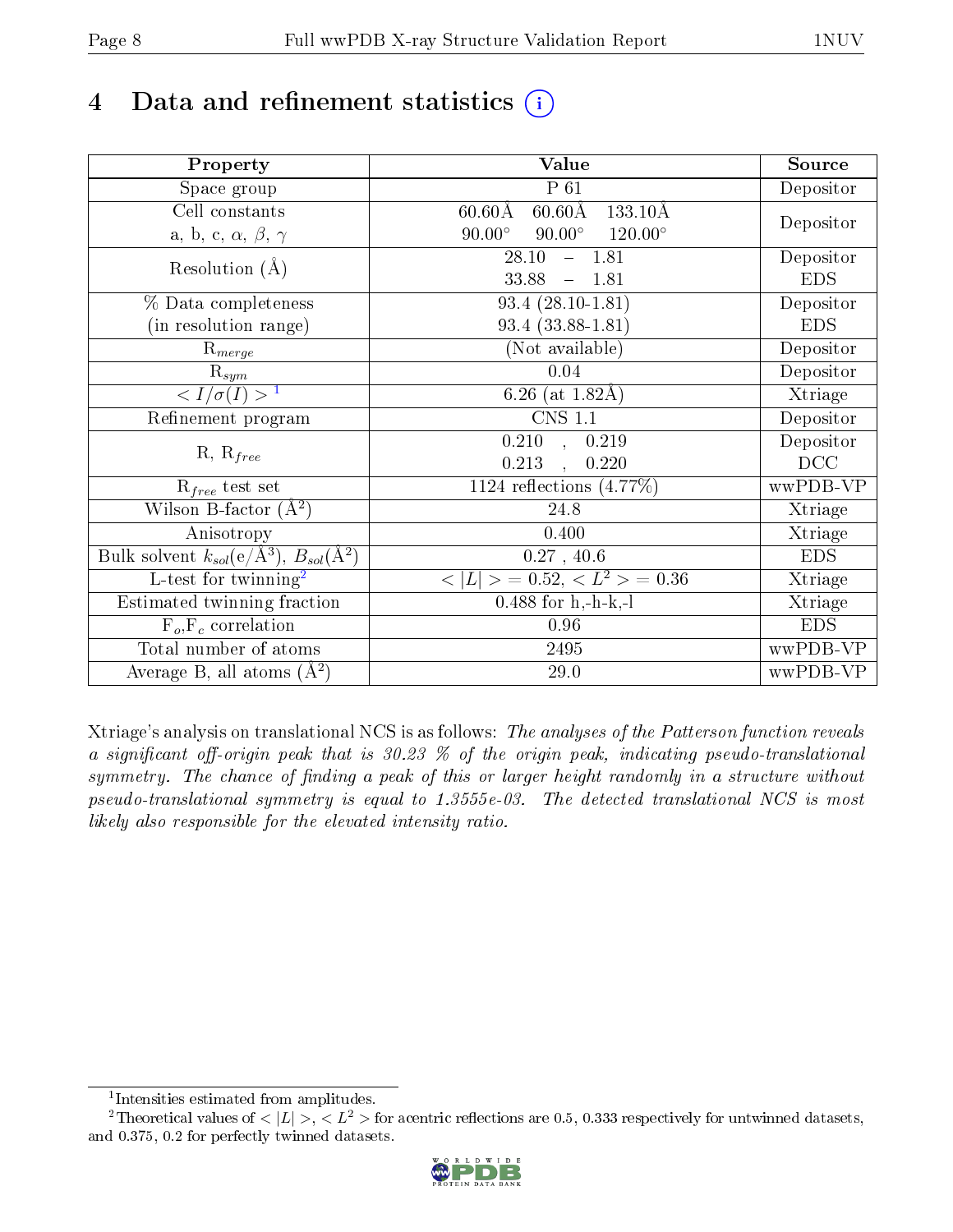# 5 Model quality  $(i)$

### 5.1 Standard geometry  $(i)$

Bond lengths and bond angles in the following residue types are not validated in this section: SR, MG

The Z score for a bond length (or angle) is the number of standard deviations the observed value is removed from the expected value. A bond length (or angle) with  $|Z| > 5$  is considered an outlier worth inspection. RMSZ is the root-mean-square of all Z scores of the bond lengths (or angles).

| Mol            | Chain |      | <b>Bond lengths</b> | Bond angles |                     |  |
|----------------|-------|------|---------------------|-------------|---------------------|--|
|                |       | RMSZ | # $ Z  > 5$         | RMSZ        | Z   > 5             |  |
| 1              | А     | 0.41 | 0/337               | 0.83        | 0/525               |  |
| $\mathbf{1}$   | С     | 0.59 | 0/311               | 1.09        | $5/484$ $(1.0\%)$   |  |
| 1              | Ε     | 0.59 | 0/311               | 0.88        | $1/484$ $(0.2\%)$   |  |
| 1              | G     | 0.43 | 0/337               | 0.83        | 0/525               |  |
| $\overline{2}$ | Β     | 0.37 | $0\, / 261$         | 0.65        | 0/406               |  |
| $\overline{2}$ | D     | 0.39 | 0/261               | 0.67        | 0/406               |  |
| $\overline{2}$ | F     | 0.39 | 0/261               | 0.67        | 0/406               |  |
| 2              | Η     | 0.35 | 0/261               | 0.66        | 406                 |  |
| All            | All   | 0.45 | 0/2340              | 0.81        | 6/3642<br>$(0.2\%)$ |  |

Chiral center outliers are detected by calculating the chiral volume of a chiral center and verifying if the center is modelled as a planar moiety or with the opposite hand.A planarity outlier is detected by checking planarity of atoms in a peptide group, atoms in a mainchain group or atoms of a sidechain that are expected to be planar.

|  | Mol   Chain   $\#\text{Chirality outliers}$   $\#\text{Planarity outliers}$ |  |
|--|-----------------------------------------------------------------------------|--|
|  |                                                                             |  |
|  |                                                                             |  |
|  |                                                                             |  |
|  |                                                                             |  |
|  |                                                                             |  |
|  |                                                                             |  |

There are no bond length outliers.

All (6) bond angle outliers are listed below:

| Mol | Chain | $\operatorname{Res}% \left( \mathcal{N}\right) \equiv\operatorname{Res}(\mathcal{N}_{0},\mathcal{N}_{0})$ | Type | Atoms        |         | Observed $(°)$ | Ideal $(^\circ)$ |
|-----|-------|-----------------------------------------------------------------------------------------------------------|------|--------------|---------|----------------|------------------|
|     |       | 24                                                                                                        |      | $O5'$ -P-OP1 | $-7.37$ | 99.07          | 105.70           |
|     |       | 23                                                                                                        |      | $OP2-P-O3'$  | 6.71    | 119.97         | 105.20           |
|     |       | 26                                                                                                        |      | O4'-C1'-N9-  | 5.35    | 112.48         | 108-20           |

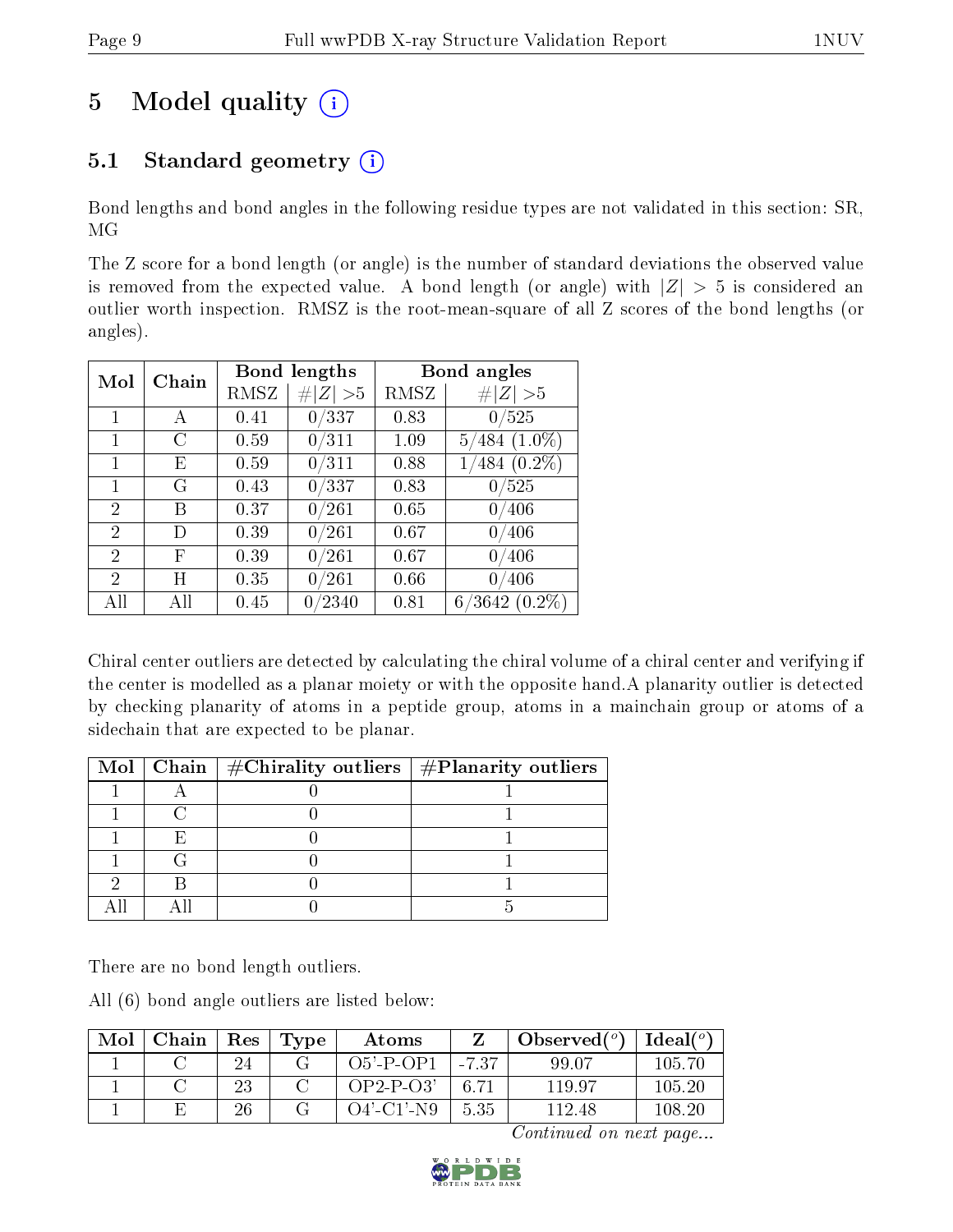| Mol | Chain | Res | Type | Atoms                 |         | Observed $(°)$ | Ideal (°) |
|-----|-------|-----|------|-----------------------|---------|----------------|-----------|
|     |       | 26  |      | $O4'$ -C1'-N9         | 5.35    | 112.48         | 108-20    |
|     |       | 22  |      | $C5'$ - $C4'$ - $C3'$ | $-5.29$ | 107.53         | 116.00    |
|     |       |     |      | $C2'$ - $C3'$ - $O3'$ | 5.27    | 122.13         | 113 ZO    |

Continued from previous page...

There are no chirality outliers.

All (5) planarity outliers are listed below:

| Mol | Chain  | Res | <b>Type</b>     | Group     |
|-----|--------|-----|-----------------|-----------|
|     |        | 24  | $\mathcal{G}$   | Sidechain |
| 9   |        | 43  | $\vert G \vert$ | Sidechain |
|     | $\cap$ | 26  | G               | Sidechain |
|     | F.     | 26  | G               | Sidechain |
|     |        | 24  | G               | Sidechain |

### 5.2 Too-close contacts (i)

In the following table, the Non-H and H(model) columns list the number of non-hydrogen atoms and hydrogen atoms in the chain respectively. The H(added) column lists the number of hydrogen atoms added and optimized by MolProbity. The Clashes column lists the number of clashes within the asymmetric unit, whereas Symm-Clashes lists symmetry related clashes.

| $\overline{\text{Mol}}$ | $\overline{\text{Chain}}$ |                | Non-H $\mid$ H(model) | $\sqrt{\text{H(added)}}$ | Clashes          | Symm-Clashes     |
|-------------------------|---------------------------|----------------|-----------------------|--------------------------|------------------|------------------|
| 1                       | А                         | 290            | $\overline{0}$        | 144                      | $\boldsymbol{0}$ | 0                |
| $\mathbf{1}$            | $\overline{\rm C}$        | 278            | $\boldsymbol{0}$      | 145                      | $\overline{0}$   | $\overline{0}$   |
| 1                       | $\mathbf{E}% _{0}$        | 278            | $\boldsymbol{0}$      | 145                      | $\overline{0}$   | $\boldsymbol{0}$ |
| 1                       | $\mathbf G$               | 290            | $\overline{0}$        | 144                      | 1                | $\boldsymbol{0}$ |
| $\overline{2}$          | B                         | 234            | $\boldsymbol{0}$      | 121                      | $\overline{0}$   | $\overline{0}$   |
| $\overline{2}$          | $\mathbf D$               | 234            | $\overline{0}$        | 121                      | $\overline{0}$   | $\boldsymbol{0}$ |
| $\overline{2}$          | $\overline{F}$            | 234            | $\overline{0}$        | 121                      | $\overline{0}$   | $\overline{0}$   |
| $\overline{2}$          | $\overline{\mathrm{H}}$   | 234            | $\overline{0}$        | 121                      | $\overline{0}$   | $\overline{0}$   |
| 3                       | $\overline{A}$            | $\overline{2}$ | $\boldsymbol{0}$      | $\boldsymbol{0}$         | $\boldsymbol{0}$ | $\boldsymbol{0}$ |
| 3                       | B                         | 1              | $\boldsymbol{0}$      | $\overline{0}$           | $\boldsymbol{0}$ | $\boldsymbol{0}$ |
| 3                       | $\overline{C}$            | $\overline{2}$ | $\overline{0}$        | $\overline{0}$           | $\boldsymbol{0}$ | $\boldsymbol{0}$ |
| 3                       | E                         | $\overline{2}$ | $\theta$              | $\overline{0}$           | $\overline{0}$   | $\overline{0}$   |
| 3                       | $\overline{G}$            | $\overline{2}$ | $\overline{0}$        | $\overline{0}$           | $\overline{0}$   | $\overline{0}$   |
| 3                       | H                         |                | $\overline{0}$        | $\overline{0}$           | $\boldsymbol{0}$ | $\overline{0}$   |
| $\overline{4}$          | $\boldsymbol{B}$          |                | $\boldsymbol{0}$      | $\overline{0}$           | $\overline{0}$   | $\boldsymbol{0}$ |
| $\overline{4}$          | $\overline{C}$            |                | $\overline{0}$        | $\boldsymbol{0}$         | $\boldsymbol{0}$ | $\boldsymbol{0}$ |
| 4                       | $\mathbf{D}$              |                | $\overline{0}$        | $\overline{0}$           | $\boldsymbol{0}$ | $\overline{0}$   |
| 4                       | E                         |                | $\theta$              | $\overline{0}$           | $\overline{0}$   | $\overline{0}$   |
| $\overline{4}$          | ${\bf F}$                 |                | $\overline{0}$        | $\overline{0}$           | $\overline{0}$   | $\overline{0}$   |

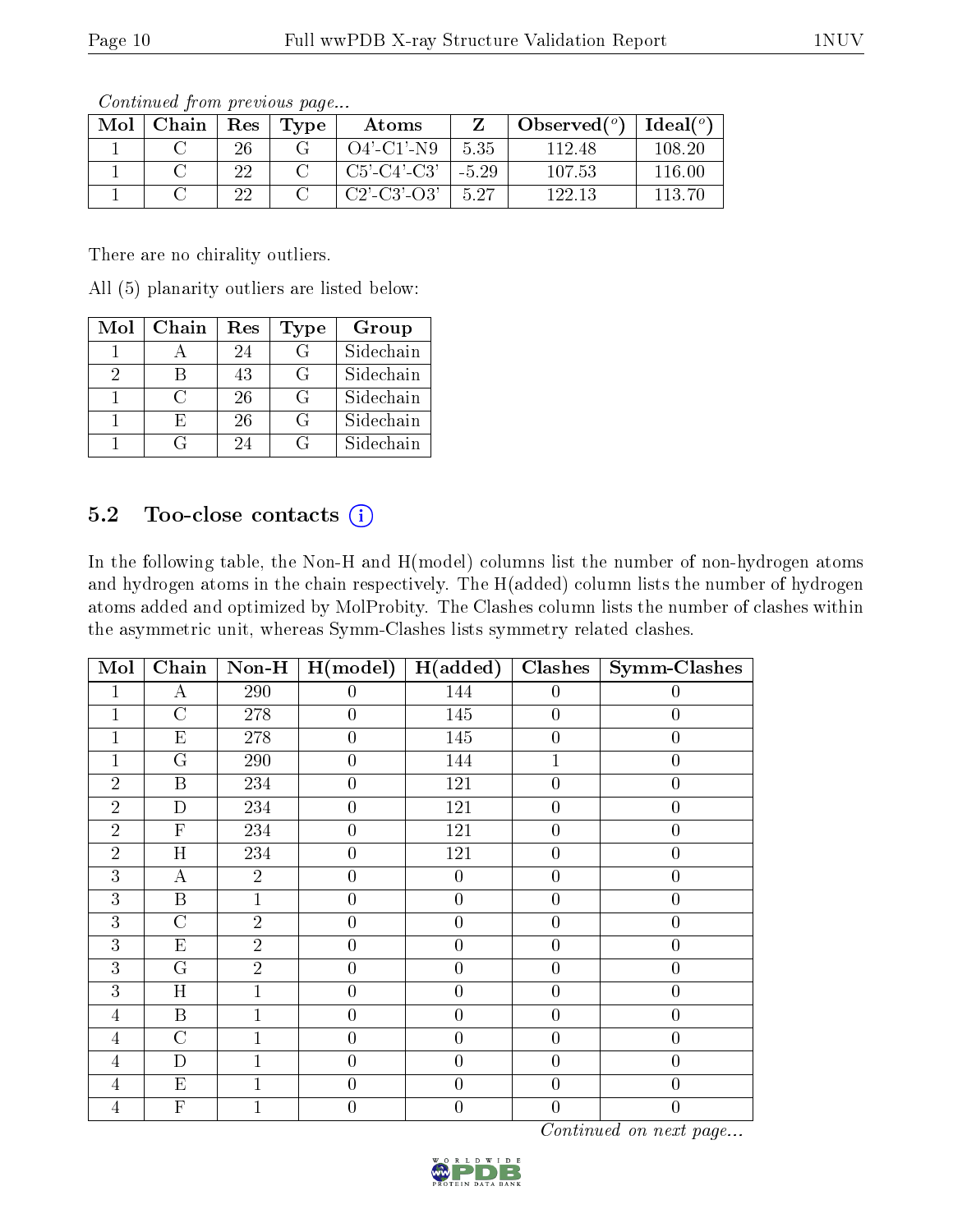| Mol |        |      | Chain   Non-H   $H (model)$ | H(added) | Clashes | $\vert$ Symm-Clashes |
|-----|--------|------|-----------------------------|----------|---------|----------------------|
|     | Η      |      |                             |          |         |                      |
| 5   | А      | 59   |                             |          |         |                      |
| 5   | В      | 46   |                             |          |         |                      |
| 5   | $\cap$ | 53   |                             |          |         |                      |
| 5   | I)     | 41   |                             |          |         |                      |
| 5   | E      | 53   |                             |          |         |                      |
| 5   | F      | 41   |                             |          |         |                      |
| 5   | G      | 64   |                             |          |         |                      |
| 5   | Η      | 50   |                             |          |         |                      |
|     |        | 2495 |                             | 1062     |         |                      |

Continued from previous page...

The all-atom clashscore is defined as the number of clashes found per 1000 atoms (including hydrogen atoms). The all-atom clashscore for this structure is 0.

All (1) close contacts within the same asymmetric unit are listed below, sorted by their clash magnitude.

| Atom-1                                 | Atom-2                                | Interatomic<br>distance $(A)$ | Clash<br>overlap $(A)$ |
|----------------------------------------|---------------------------------------|-------------------------------|------------------------|
| $1 \cdot (1 \cdot 19 \cdot G \cdot H)$ | $1: \text{G}:20: \text{G}: \text{C}8$ | ' 54                          |                        |

All (1) symmetry-related close contacts are listed below. The label for Atom-2 includes the symmetry operator and encoded unit-cell translations to be applied.

| Atom-2 |                                          | Interatomic    | Clash         |  |
|--------|------------------------------------------|----------------|---------------|--|
| Atom-1 |                                          | distance $(A)$ | overlap $(A)$ |  |
|        | $5:C:148:HOH:O$   $5:H:276:HOH:O[6 545]$ |                | $0.03\,$      |  |

### 5.3 Torsion angles (i)

#### 5.3.1 Protein backbone  $(i)$

There are no protein molecules in this entry.

#### 5.3.2 Protein sidechains (i)

There are no protein molecules in this entry.

#### 5.3.3 RNA [O](https://www.wwpdb.org/validation/2017/XrayValidationReportHelp#rna)i

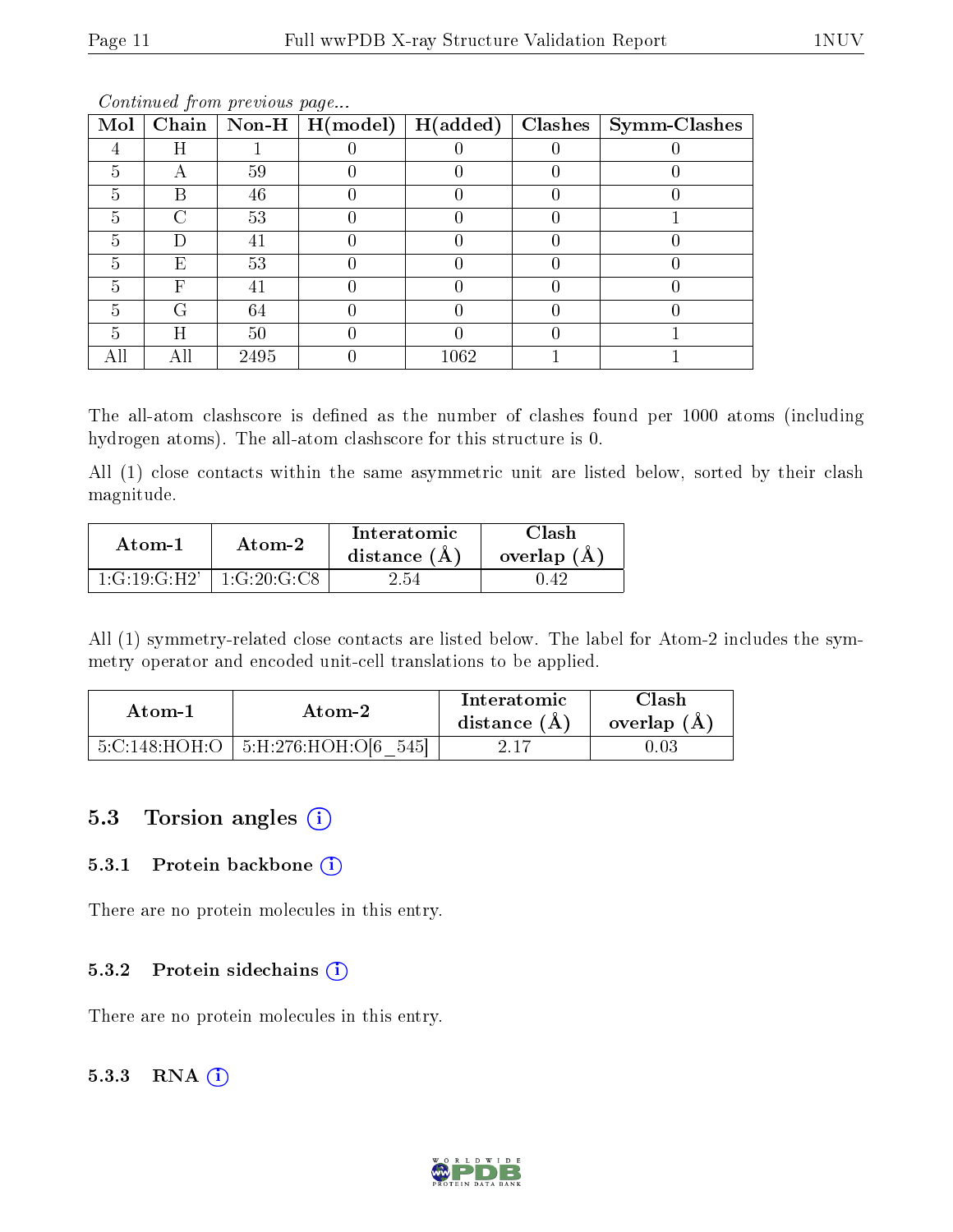| Mol | Chain | Analysed                         | <b>Backbone Outliers   Pucker Outliers</b> |  |
|-----|-------|----------------------------------|--------------------------------------------|--|
|     |       | $\sqrt{13~(84\%)}$<br>11/        | (9%                                        |  |
|     | C     | $(92\%)$<br>12/<br>$^{\prime}13$ |                                            |  |
|     | Ε     | $(92\%)$<br>$^{\prime}13$<br>12/ |                                            |  |
|     | G     | $(84\%)$<br>13                   | $(9\%$                                     |  |
| 2   | В     | $(90\%)$<br>10 <sub>l</sub>      |                                            |  |
| 2   |       | $(90\%)$<br>$10$ ,               |                                            |  |
| 2   | F     | $(90\%)$<br>$10^{\circ}$         |                                            |  |
| ച   | Η     | $^{\prime}90\%$                  |                                            |  |
|     | All   | $89\%$<br>86                     |                                            |  |

All (2) RNA backbone outliers are listed below:

| Mol | Chain | Res | Type |
|-----|-------|-----|------|
|     |       |     |      |
|     |       |     |      |

There are no RNA pucker outliers to report.

#### 5.4 Non-standard residues in protein, DNA, RNA chains (i)

There are no non-standard protein/DNA/RNA residues in this entry.

#### 5.5 Carbohydrates (i)

There are no carbohydrates in this entry.

#### 5.6 Ligand geometry (i)

Of 16 ligands modelled in this entry, 16 are monoatomic - leaving 0 for Mogul analysis.

There are no bond length outliers.

There are no bond angle outliers.

There are no chirality outliers.

There are no torsion outliers.

There are no ring outliers.

No monomer is involved in short contacts.

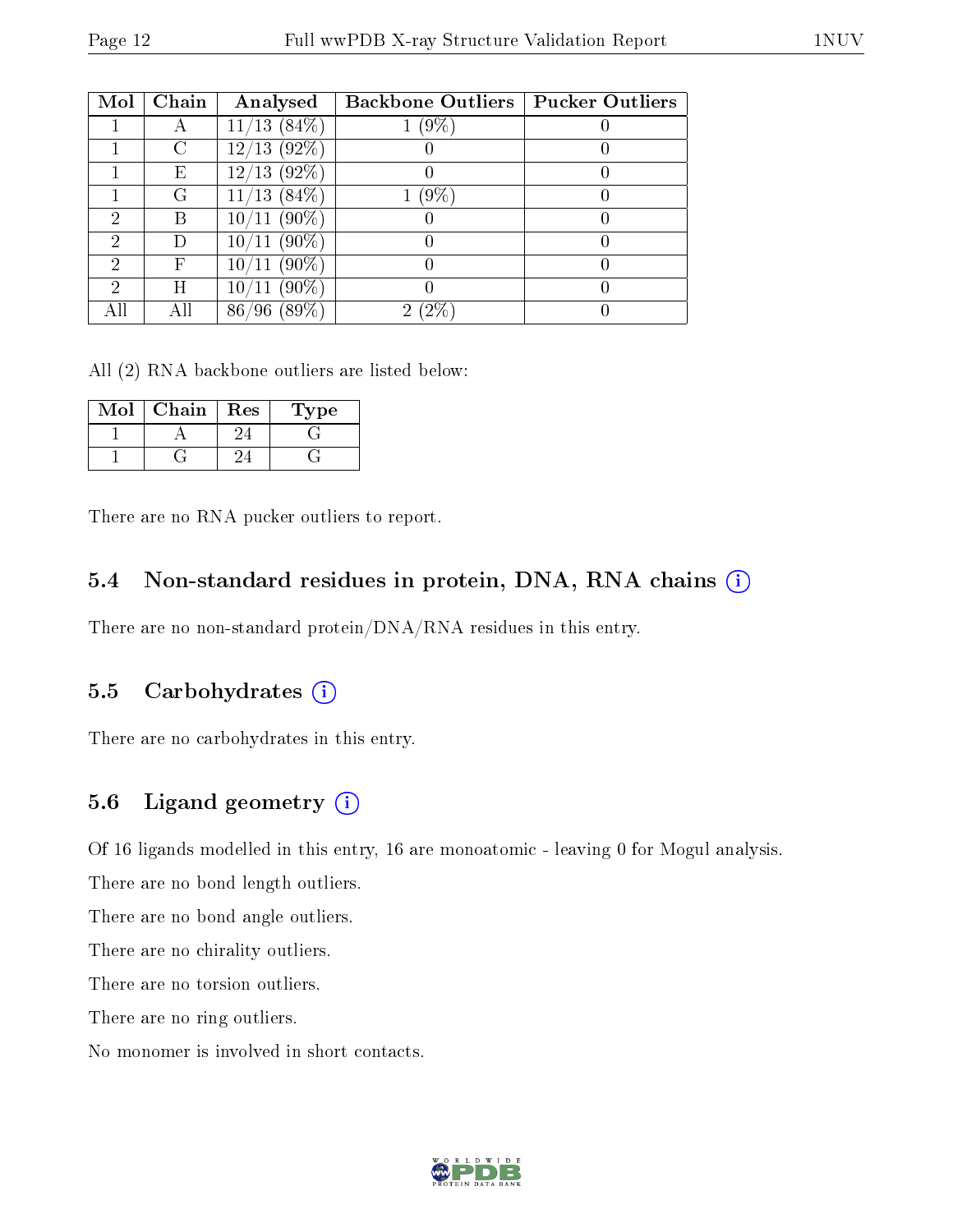### 5.7 [O](https://www.wwpdb.org/validation/2017/XrayValidationReportHelp#nonstandard_residues_and_ligands)ther polymers (i)

There are no such residues in this entry.

### 5.8 Polymer linkage issues (i)

There are no chain breaks in this entry.

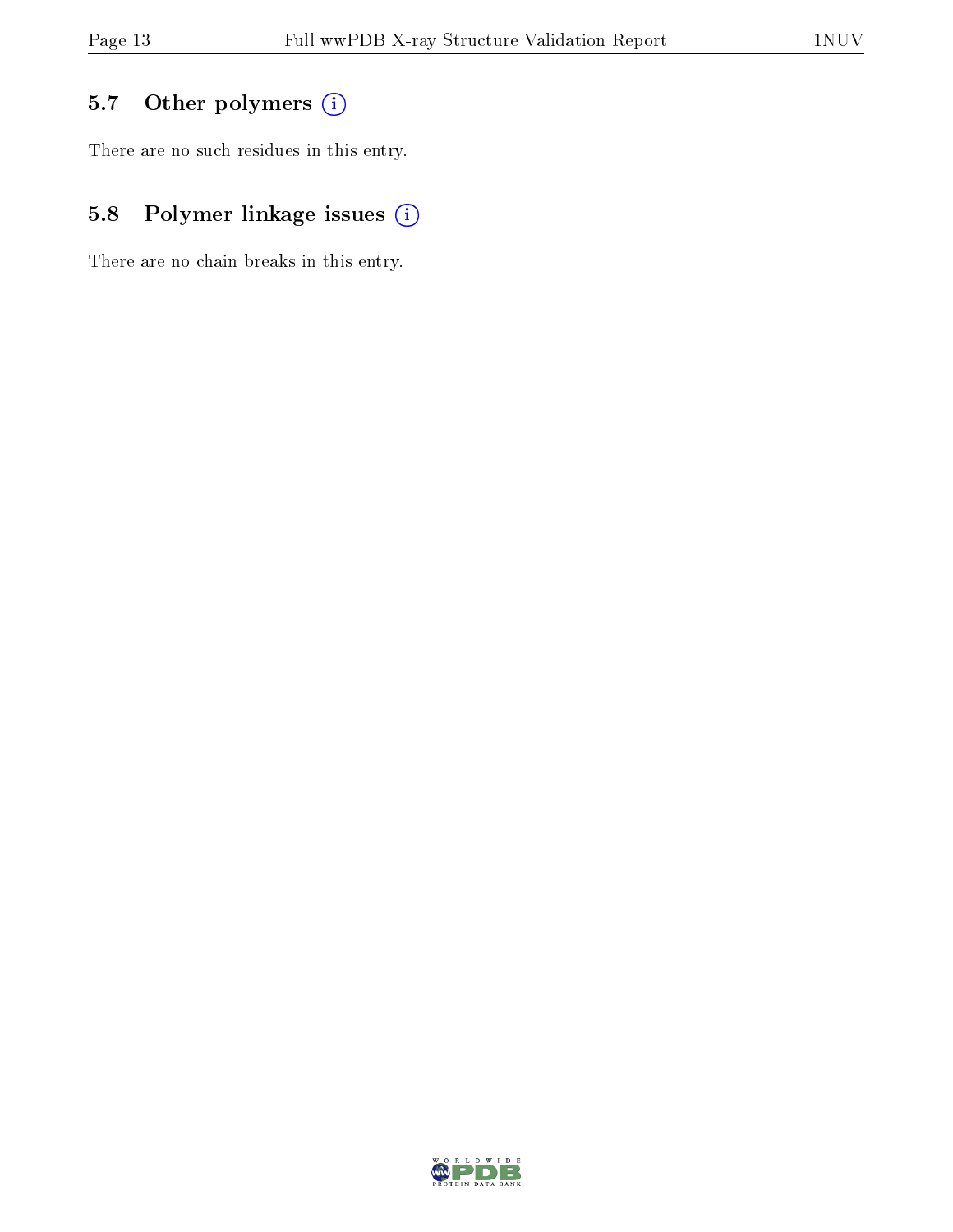## 6 Fit of model and data  $\left( \cdot \right)$

### 6.1 Protein, DNA and RNA chains (i)

In the following table, the column labelled  $#RSRZ>2'$  contains the number (and percentage) of RSRZ outliers, followed by percent RSRZ outliers for the chain as percentile scores relative to all X-ray entries and entries of similar resolution. The OWAB column contains the minimum, median,  $95<sup>th</sup>$  percentile and maximum values of the occupancy-weighted average B-factor per residue. The column labelled ' $Q< 0.9$ ' lists the number of (and percentage) of residues with an average occupancy less than 0.9.

| Mol            | Chain         | Analysed       | ${ <\hspace{-1.5pt}{\mathrm{RSRZ}} \hspace{-1.5pt}>}$ |                  |     | $\#\text{RSRZ}\text{>2}$ | $OWAB(A^2)$    | Q<0.9          |
|----------------|---------------|----------------|-------------------------------------------------------|------------------|-----|--------------------------|----------------|----------------|
| 1              | A             | $13/13$ (100%) | $-0.86$                                               | $\boldsymbol{0}$ | 100 | 100                      | 23, 25, 34, 36 | $\Omega$       |
| 1              | $\mathcal{C}$ | $13/13$ (100%) | $-0.77$                                               | $\theta$         | 100 | 100                      | 20, 25, 34, 38 | $\theta$       |
| 1              | Ε             | $13/13$ (100%) | $-0.82$                                               | $\boldsymbol{0}$ | 100 | 100                      | 20, 25, 33, 37 | $\theta$       |
| $\mathbf{1}$   | G             | $13/13$ (100%) | $-0.83$                                               | $\boldsymbol{0}$ | 100 | 100                      | 22, 26, 36, 36 | $\overline{0}$ |
| 2              | B             | $11/11$ (100%) | $-0.92$                                               | $\theta$         | 100 | 100                      | 22, 24, 32, 33 | $\theta$       |
| $\overline{2}$ | D             | $11/11$ (100%) | $-0.85$                                               | $\theta$         | 100 | 100                      | 24, 25, 28, 29 | $\theta$       |
| $\overline{2}$ | $\mathbf{F}$  | $11/11$ (100%) | $-0.86$                                               | $\theta$         | 100 | 100                      | 23, 26, 28, 28 | $\left($       |
| $\overline{2}$ | Η             | $11/11$ (100%) | $-0.92$                                               | $\theta$         | 100 | 100                      | 22, 25, 32, 33 | $\left($       |
| All            | All           | $96/96$ (100%) | $-0.85$                                               | $\overline{0}$   | 100 | 100                      | 20, 26, 34, 38 | $\overline{0}$ |

There are no RSRZ outliers to report.

### 6.2 Non-standard residues in protein, DNA, RNA chains (i)

There are no non-standard protein/DNA/RNA residues in this entry.

#### 6.3 Carbohydrates (i)

There are no carbohydrates in this entry.

### 6.4 Ligands  $(i)$

In the following table, the Atoms column lists the number of modelled atoms in the group and the number defined in the chemical component dictionary. The B-factors column lists the minimum, median,  $95<sup>th</sup>$  percentile and maximum values of B factors of atoms in the group. The column labelled  $Q< 0.9$ ' lists the number of atoms with occupancy less than 0.9.